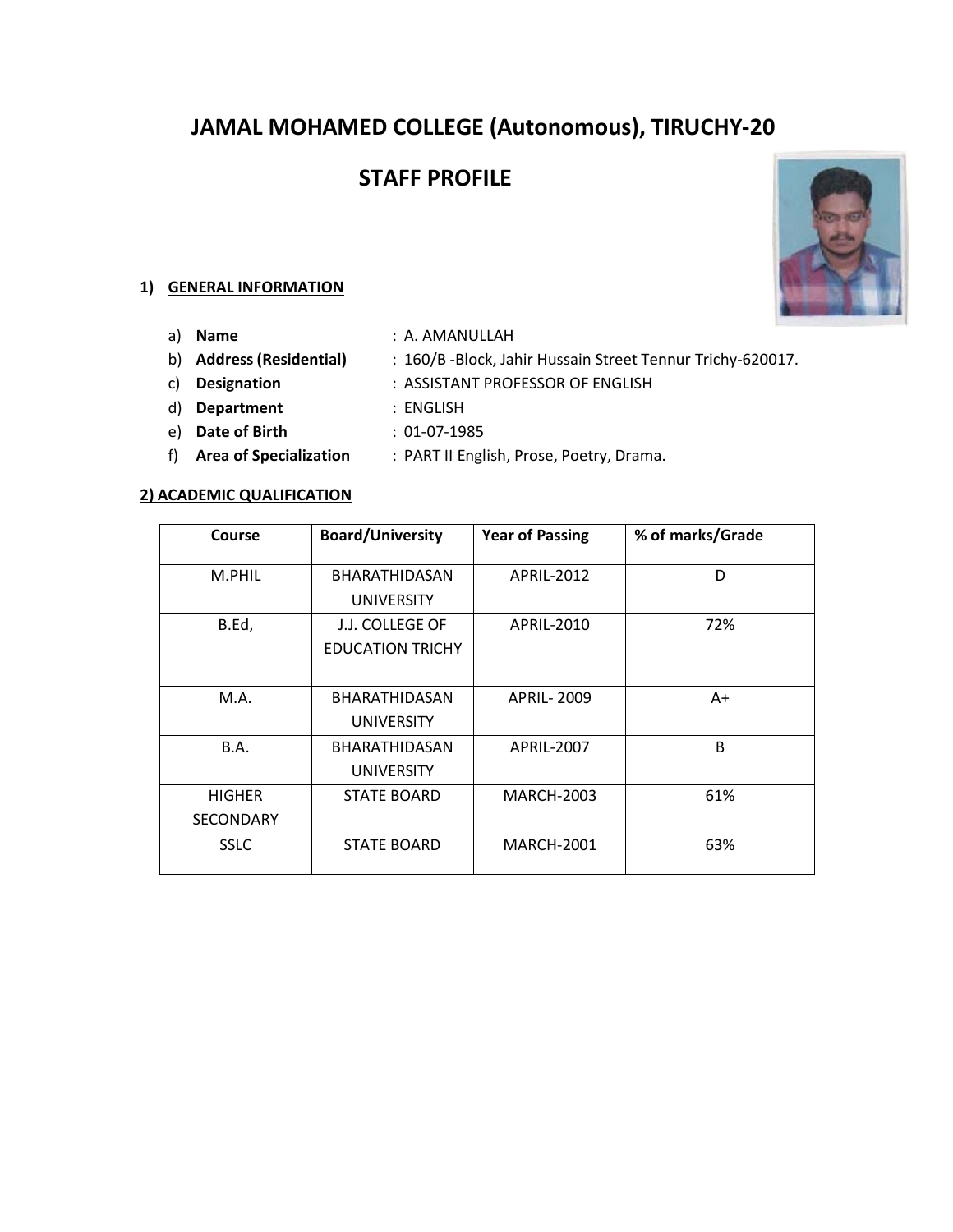# **3) SEMINARS, CONFRENCES, SYMPOSIA WORKSHOPS ETC ATTENDED**

| S.        | <b>SEMINAR TITLE</b>     | PUBLICATION/         | <b>PAPER'S TITLE</b> | <b>COLLEGE/</b>        | <b>DATE AND YEAR</b> |
|-----------|--------------------------|----------------------|----------------------|------------------------|----------------------|
| <b>NO</b> |                          | <b>PRESENTATION</b>  |                      | <b>INSTITUTION</b>     |                      |
|           |                          | I                    |                      |                        |                      |
|           |                          | <b>PARTICIPATION</b> |                      |                        |                      |
| 1.        | A NATIONAL               | <b>PARTICIPATED</b>  | <b>NIL</b>           | JAMAL                  | ON $12^{TH}$         |
|           | <b>SEMINAR ON</b>        |                      |                      | <b>MOHAMED</b>         | JANUARY 2016         |
|           | <b>IDENTITIES AND</b>    |                      |                      | <b>COLLEGE TRICHY-</b> |                      |
|           | <b>REALITIES: TEXTS</b>  |                      |                      | 20                     |                      |
|           | AND CONTEXTS IN          |                      |                      |                        |                      |
|           | POST COLONIAL            |                      |                      |                        |                      |
|           | <b>LITERATURES</b>       |                      |                      |                        |                      |
| 2.        | A NATIONAL               | PRESENTED            | <b>ECO FEMINIST</b>  | <b>JAMAL</b>           | ON $21^{5T}$         |
|           | <b>SEMINAR ON</b>        |                      | <b>APPROACH IN</b>   | <b>MOHAMED</b>         | JANUARY 2015         |
|           | <b>DIALECTICS OF</b>     |                      | <b>KAMALA</b>        | <b>COLLEGE TRICHY-</b> |                      |
|           | <b>DIASPRIC</b>          |                      | MARKANDAYA           | 20                     |                      |
|           | LITERATURES:             |                      | 'S NECTER IN A       |                        |                      |
|           | <b>TRENDS AND TEC</b>    |                      | SIEVE.               |                        |                      |
|           | <b>TECHNIQUES</b>        |                      |                      |                        |                      |
| 3.        | <b>STATE LEVEL</b>       | PARTICIPATED         | <b>NIL</b>           | <b>JAMAL</b>           | ON $26^{th}$         |
|           | <b>WORKSHOP ON</b>       |                      |                      | <b>MOHAMED</b>         | FEBRUARY2014         |
|           | "RECENT TRENDS           |                      |                      | <b>COLLEGE TRICHY-</b> |                      |
|           | AND TECHNIQUES IN        |                      |                      | 20                     |                      |
|           | <b>ENGLISH LANGUAGE</b>  |                      |                      |                        |                      |
|           | <b>TEACHING</b>          |                      |                      |                        |                      |
|           |                          |                      |                      |                        |                      |
|           |                          |                      |                      |                        |                      |
| 4.        | <b>NATIONAL LEVEL</b>    | PARTICIPATED         | <b>NIL</b>           | JAMAL                  | ON $21^{st}$         |
|           | <b>SEMINAR ON</b>        |                      |                      | <b>MOHAMED</b>         | FEBRUARY 2013        |
|           | "CULTURAL                |                      |                      | <b>COLLEGE TRICHY-</b> |                      |
|           | <b>CONTOURS IN</b>       |                      |                      | 20                     |                      |
|           | CONTEMPORARY             |                      |                      |                        |                      |
|           | <b>ENGLISH</b>           |                      |                      |                        |                      |
|           | LITERATURE"              |                      |                      |                        |                      |
| 5         | NATIONAL SEMINAR         | PARTICIPATED         | <b>NIL</b>           | BHARATHIDASAN          | ON MARCH 5-7         |
|           | ON TRANSLATIONS          |                      |                      | <b>UNIVERSITY</b>      | 2009                 |
|           | OF CLASSICAL             |                      |                      | TRICHY-23              |                      |
|           | TAMIL (Esp.Sangam)       |                      |                      |                        |                      |
|           | <b>LITERARY WORKS IN</b> |                      |                      |                        |                      |
|           | <b>ENGLISH</b>           |                      |                      |                        |                      |